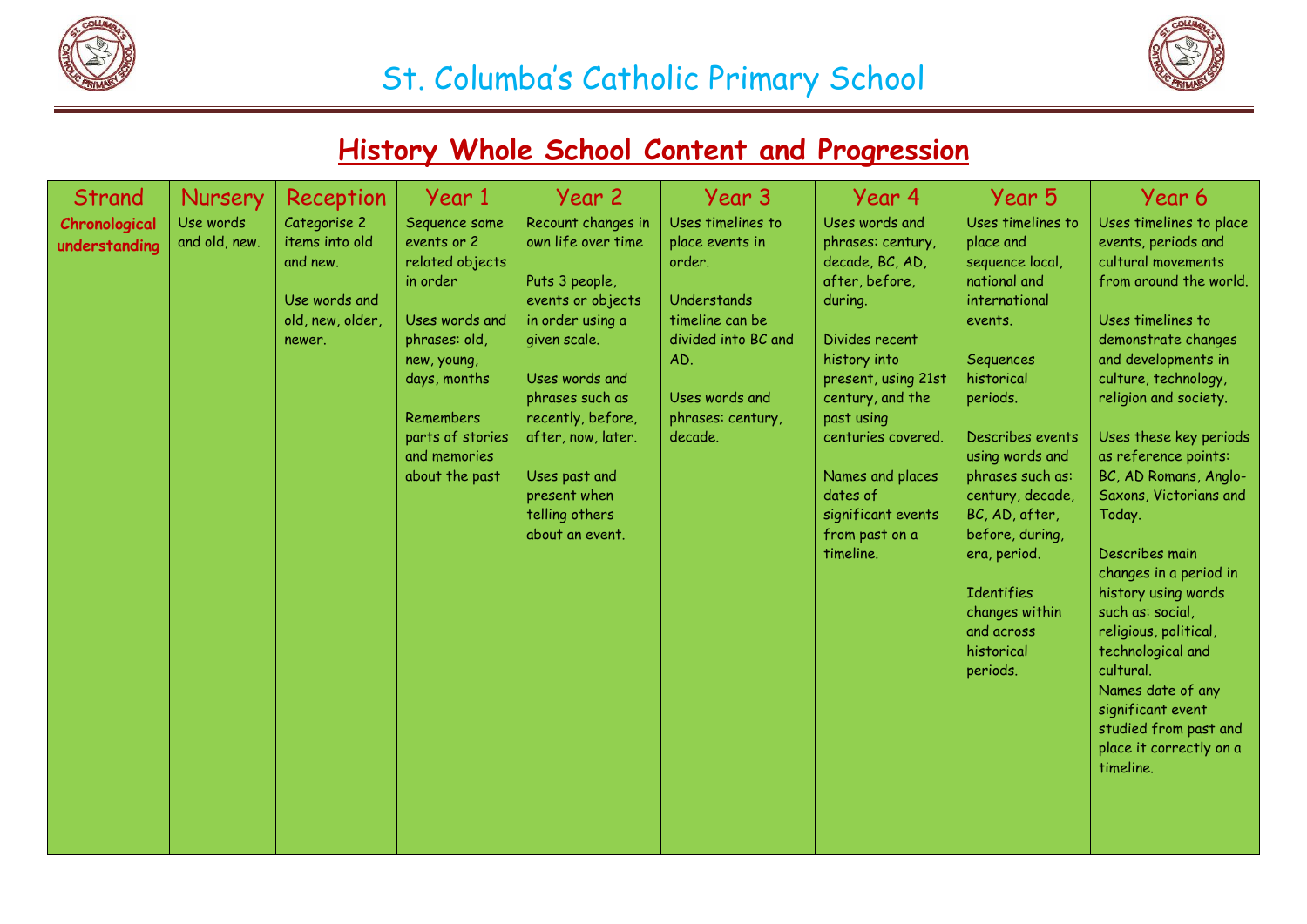



| Strand                                                                                          | Nursery                                            | Reception                                                             | Year 1                                                                                       | Year 2                                                                                                                                                                                                                                                                               | Year 3                                                                                                                                                                                                                                                                                                                                                                                                                                                                                                                                                         | Year 4                                                                                                                                                                                                                                                                                                                                                                                                                                                                                                                                                | Year 5                                                                                                                                                                                                                                                                                                                                                                 | Year 6                                                                                                                                                                                                                                                                                                                                                                                                                                                                                                                                                                                                                                                                                                                                                                                                   |
|-------------------------------------------------------------------------------------------------|----------------------------------------------------|-----------------------------------------------------------------------|----------------------------------------------------------------------------------------------|--------------------------------------------------------------------------------------------------------------------------------------------------------------------------------------------------------------------------------------------------------------------------------------|----------------------------------------------------------------------------------------------------------------------------------------------------------------------------------------------------------------------------------------------------------------------------------------------------------------------------------------------------------------------------------------------------------------------------------------------------------------------------------------------------------------------------------------------------------------|-------------------------------------------------------------------------------------------------------------------------------------------------------------------------------------------------------------------------------------------------------------------------------------------------------------------------------------------------------------------------------------------------------------------------------------------------------------------------------------------------------------------------------------------------------|------------------------------------------------------------------------------------------------------------------------------------------------------------------------------------------------------------------------------------------------------------------------------------------------------------------------------------------------------------------------|----------------------------------------------------------------------------------------------------------------------------------------------------------------------------------------------------------------------------------------------------------------------------------------------------------------------------------------------------------------------------------------------------------------------------------------------------------------------------------------------------------------------------------------------------------------------------------------------------------------------------------------------------------------------------------------------------------------------------------------------------------------------------------------------------------|
| Knowledge<br>and<br>understanding<br>of past<br>events,<br>people and<br>changes in<br>the past | Begin to talk<br>about their<br>past as a<br>baby. | Tell the<br>difference<br>between past<br>and present in<br>own life. | Tell the<br>difference<br>between past<br>and present in<br>own and other<br>people's lives. | <b>Uses information</b><br>to describe the<br>past.<br>Uses information<br>to describe<br>differences<br>between then and<br>now.<br>Recounts main<br>events from a<br>significant in<br>history.<br>Uses evidence to<br>explain reasons<br>why people in past<br>acted as they did. | Use evidence so<br>describe past:<br>Houses and<br>settlements<br>Culture and leisure<br>activities<br>Clothes, way of life<br>and actions of<br>people<br>Buildings and their<br>uses<br>People's beliefs and<br>attitudes<br>Things of<br>importance to people<br><b>Differences</b><br>between lives of rich<br>and poor<br>Uses evidence to<br>find out how any of<br>these may have<br>changed during a<br>time period.<br><b>Describes</b><br>similarities and<br>differences between<br>people, events and<br>objects<br>Shows changes on a<br>timeline | Shows knowledge<br>and understanding<br>by describing<br>features of past<br>societies and<br>periods.<br>Identifies some<br>ideas, beliefs,<br>attitudes and<br>experiences of<br>men, women and<br>children from the<br>past.<br>Gives reasons why<br>changes in houses,<br>culture, leisure,<br>clothes, buildings<br>and their uses,<br>things of<br>importance to<br>people, ways of<br>life, beliefs and<br>attitudes may have<br>occurred during a<br>time period.<br>Describes how<br>some of the past<br>events/people<br>affect life today. | <b>Identifies</b> some<br>social, cultural,<br>religious and<br>ethnic diversities<br>of societies<br>studied in Britain<br>and wider world.<br>Gives some<br>causes and<br>consequences of<br>the main events,<br>situations and<br>changes in the<br>periods studied.<br><b>Identifies</b><br>changes and links<br>within and across<br>the time periods<br>studied. | Chooses reliable<br>sources s of factual<br>evidence to describe:<br>houses and<br>settlements; culture<br>and leisure activities;<br>clothes, way of life and<br>actions of people;<br>buildings and their<br>uses; people's beliefs,<br>religion and attitudes;<br>things of importance<br>to people; differences<br>between lives of rich<br>and poor.<br>Identifies how any of<br>above may have<br>changed during a time<br>period.<br>Gives own reasons why<br>changes may have<br>occurred, backed up<br>with evidence.<br>Shows identified<br>changes on a timeline.<br>Describes similarities<br>and differences<br>between some people,<br>events and objects<br>studied.<br>Describes how some<br>changes affect life<br>today.<br>Makes links between<br>some features of past<br>societies. |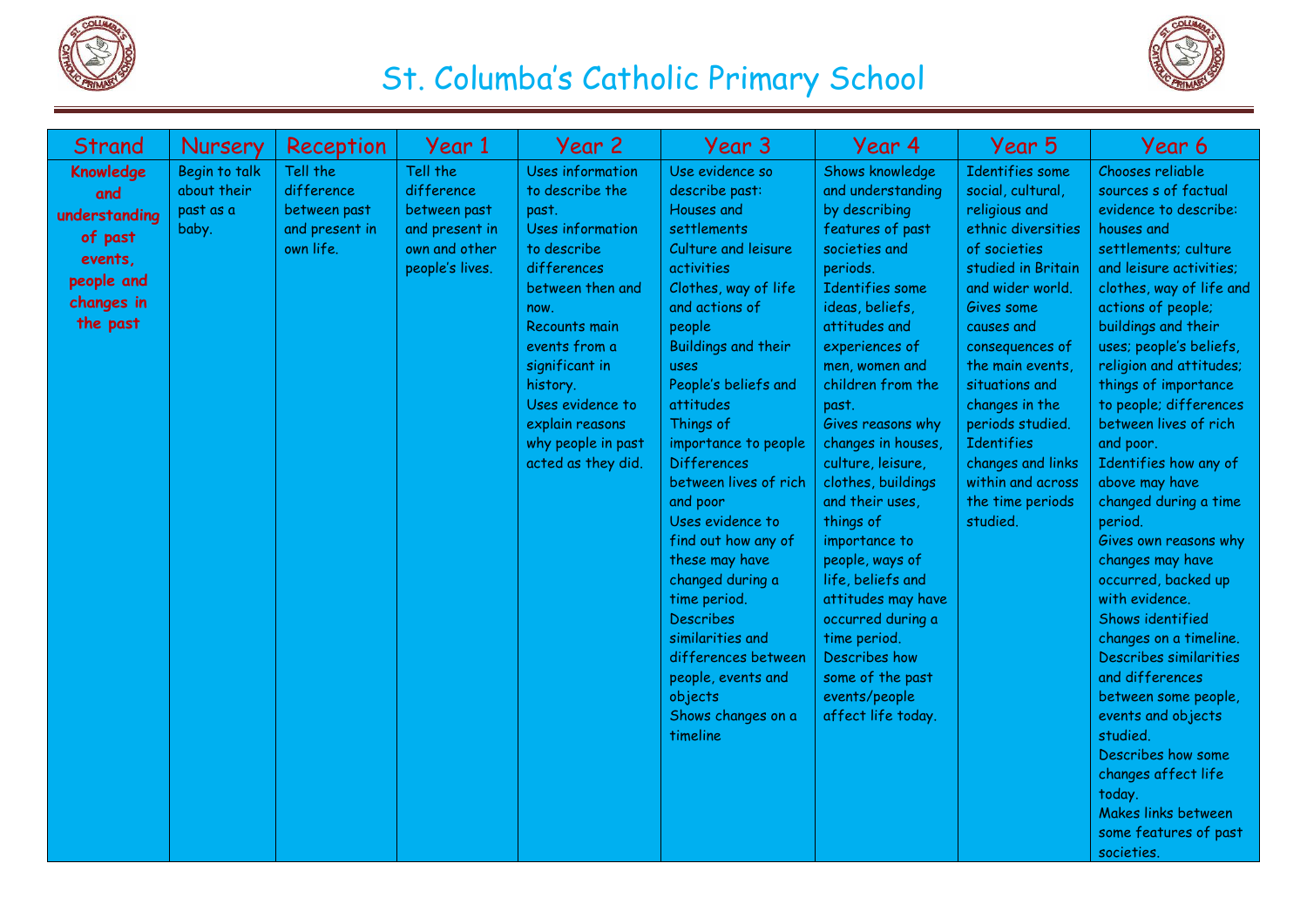



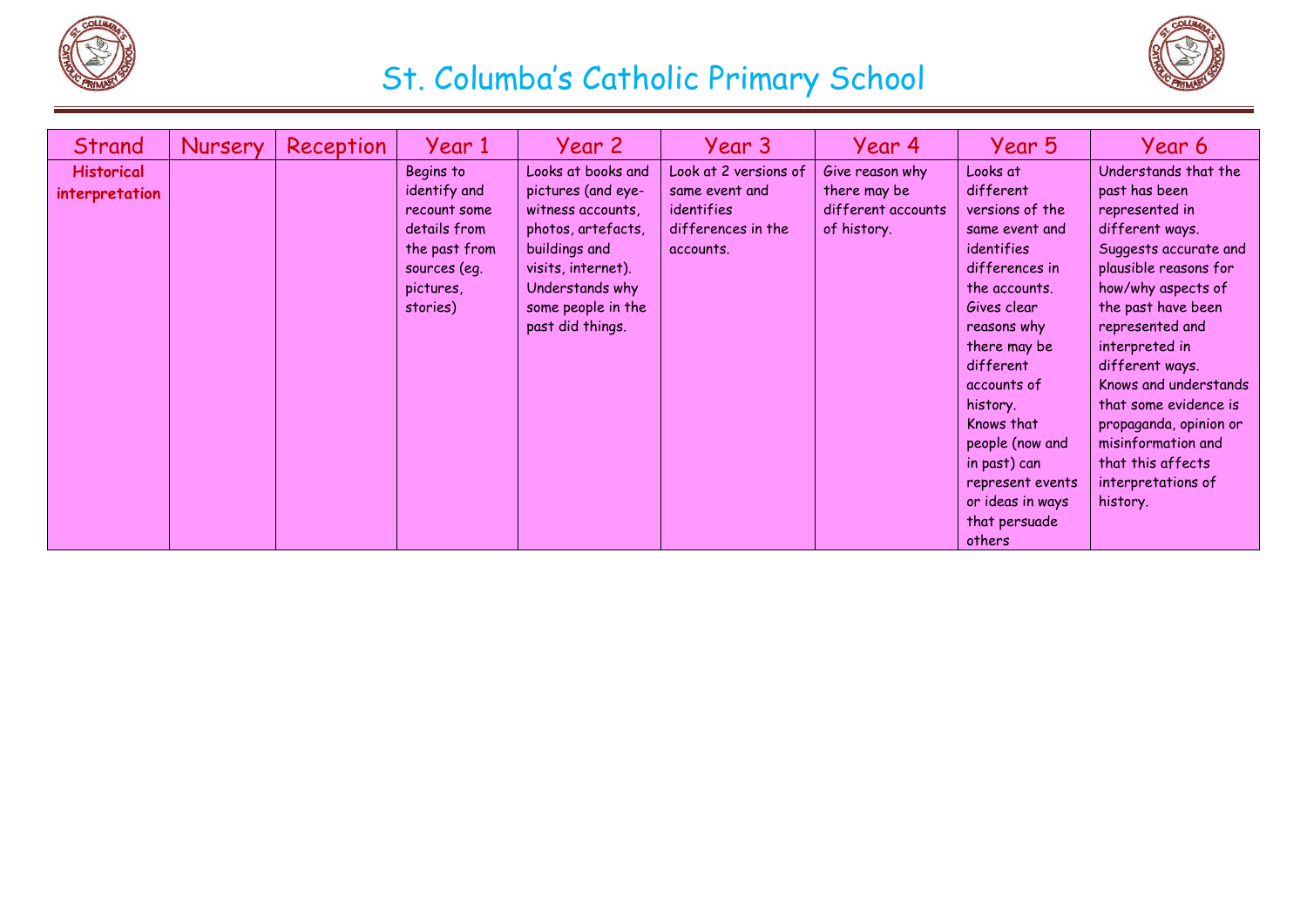



| Strand            | Nursery | Reception      | Year 1           | Year 2                   | Year 3               | Year 4              | Year 5               | Year 6                  |
|-------------------|---------|----------------|------------------|--------------------------|----------------------|---------------------|----------------------|-------------------------|
| <b>Historical</b> |         | Uses pictures  | Find answers to  | Looks carefully at       | <b>Uses printed</b>  | Understands the     | Uses documents       | Identifies and uses     |
| enquiry           |         | and stories as | simple           | pictures or objects      | sources the          | difference          | printed sources,     | different sources of    |
|                   |         | sources of     | questions about  | to find information      | internet, pictures,  | between primary     | the internet,        | information and         |
|                   |         | information.   | the past from    | about the past.          | photos, music,       | and secondary       | databases.           | artefacts.              |
|                   |         |                | sources of       | Asks and answers         | artefacts, historic  | sources of          | pictures, photos,    | <b>Evaluates the</b>    |
|                   |         |                | information (eq. | questions such as:       | buildings and visits | evidence.           | music, artefacts,    | usefulness and          |
|                   |         |                | pictures,        | 'what was it like        | to collect           | Uses documents,     | historic buildings   | accurateness of         |
|                   |         |                | stories)         | for a $\ldots$ ?', 'what | information about    | printed sources,    | and visits to        | different sources of    |
|                   |         |                |                  | happened in the          | the past.            | the internet,       | collect              | evidence.               |
|                   |         |                |                  | past?', 'how long        | Asks questions such  | databases.          | information          | Selects the most        |
|                   |         |                |                  | ago did                  | as 'how did people   | pictures, photos,   | about the past.      | appropriate source of   |
|                   |         |                |                  | happen?',                | ? What did people    | music, artefacts,   | Asks a range of      | evidence for particular |
|                   |         |                |                  | Estimates the ages       | do for ?'            | historic buildings  | questions about      | tasks.                  |
|                   |         |                |                  | of people by             |                      | and visits to       | the past.            | Forms own opinions      |
|                   |         |                |                  | studying and             | Suggests sources of  | collect information | Chooses reliable     | about historical events |
|                   |         |                |                  | describing their         | evidence to use to   | about the past.     | sources of           | from a range of         |
|                   |         |                |                  | features.                | help answer          | Asks questions      | evidence to          | sources.                |
|                   |         |                |                  |                          | questions.           | such as 'what was   | answer questions.    |                         |
|                   |         |                |                  |                          |                      | it like for a       | <b>Realises that</b> |                         |
|                   |         |                |                  |                          |                      | $during$ ?'         | there is often       |                         |
|                   |         |                |                  |                          |                      | Suggests sources    | not a single         |                         |
|                   |         |                |                  |                          |                      | of evidence from a  | answer to            |                         |
|                   |         |                |                  |                          |                      | selection provided  | historical           |                         |
|                   |         |                |                  |                          |                      | to use to help      | questions            |                         |
|                   |         |                |                  |                          |                      | answer questions.   |                      |                         |